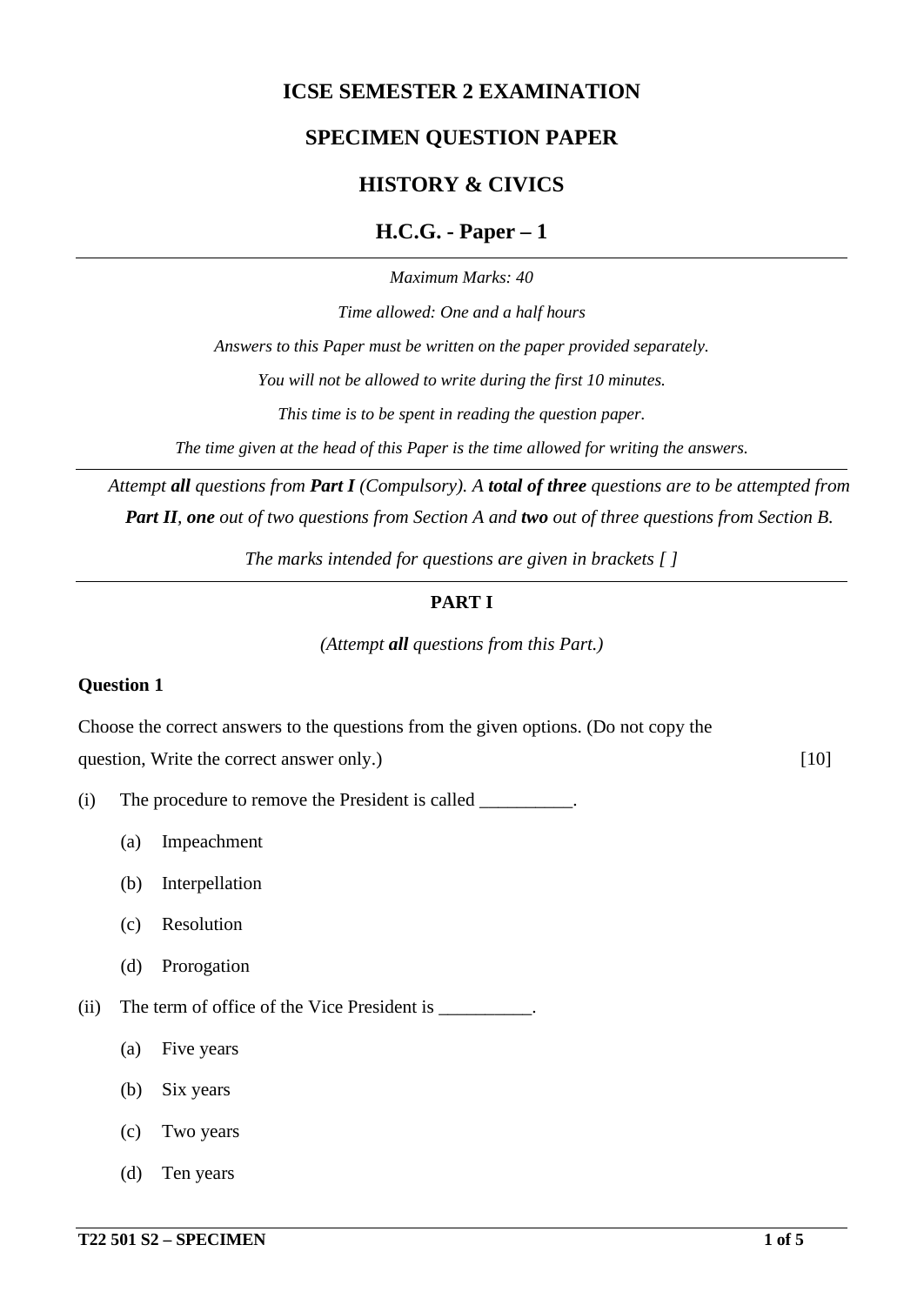- (a) President
- (b) Speaker

\_\_\_\_\_\_\_\_\_\_.

- (c) Vice President
- (d) Prime Minister
- (iv) The power of the Supreme Court to review laws passed by Union Legislature is
	- (a) Revisory Jurisdiction
	- (b) Advisory Jurisdiction
	- (c) Original Jurisdiction
	- (d) Judicial Review
- (v) The High Court judges are appointed by the \_\_\_\_\_\_\_\_\_\_\_\_\_\_\_\_.
	- (a) President
	- (b) Prime Minister
	- (c) Governor
	- (d) Chief Justice of India
- (vi) Which of the following was not a common ideology of the dictators?
	- (a) Faith in totalitarian rule
	- (b) One party and One Leader
	- (c) Faith in Communism
	- (d) Aggressive Nationalism and Imperialism

(vii) The International Court of Justice consists of \_\_\_\_\_\_\_\_\_\_ judges.

- $(a) 9$
- (b) 15
- $(c)$  10
- $(d)$  20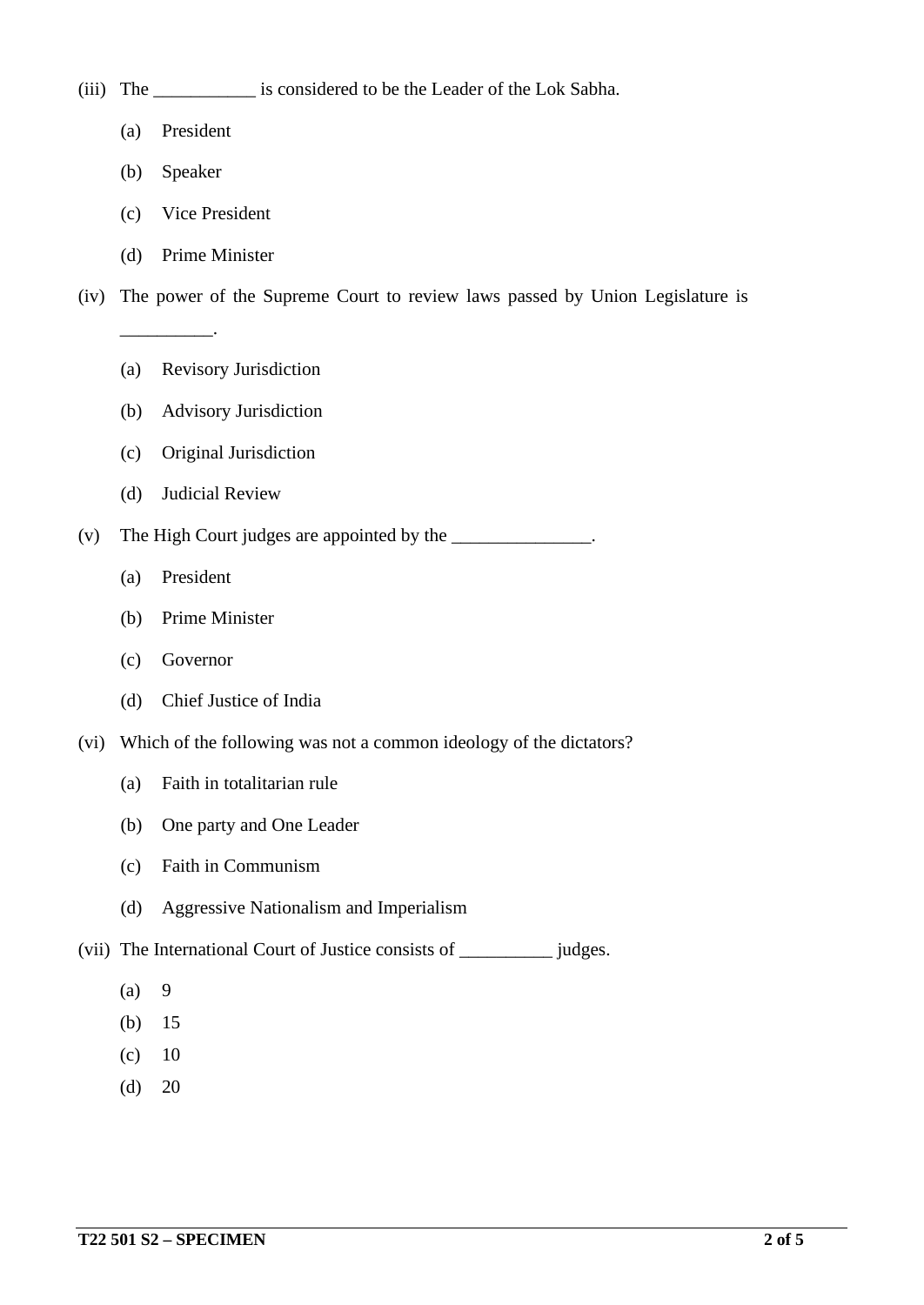(viii) The non-permanent members of the Security Council are elected by the members

 $of$  \_\_\_\_\_\_\_\_\_\_.

- (a) General Assembly
- (b) International Court of Justice
- (c) The Trusteeship Council
- (d) The Secretariat
- (ix) The Treaty of Versailles mandated Germany to pay a war reparation of \_\_\_\_\_\_\_\_\_\_.
	- (a) 35 billion dollars
	- (b) 40 billion dollars
	- (c) 33 billion dollars
	- (d) 50 million pounds
- (x) Which of these countries was not part of the *Berlin-Rome –Tokyo Axis*?
	- (a) Germany
	- (b) Italy
	- (c) Japan
	- (d) France

#### **PART II**

## **SECTION A**

*(Attempt any one question from this Section.)*

#### **Question 2**

The executive power of the Indian Union is vested in the President of India. In this context, answer the following questions:

| (i)  | Give any two reasons for the indirect election of the President.            | [2]               |
|------|-----------------------------------------------------------------------------|-------------------|
| (ii) | Mention any two discretionary powers of the President.                      | $\lceil 2 \rceil$ |
|      | (iii) Mention any three legislative powers of the President                 | $\lceil 3 \rceil$ |
| (iv) | Name the three kinds of emergencies that can be proclaimed by the President | [3]               |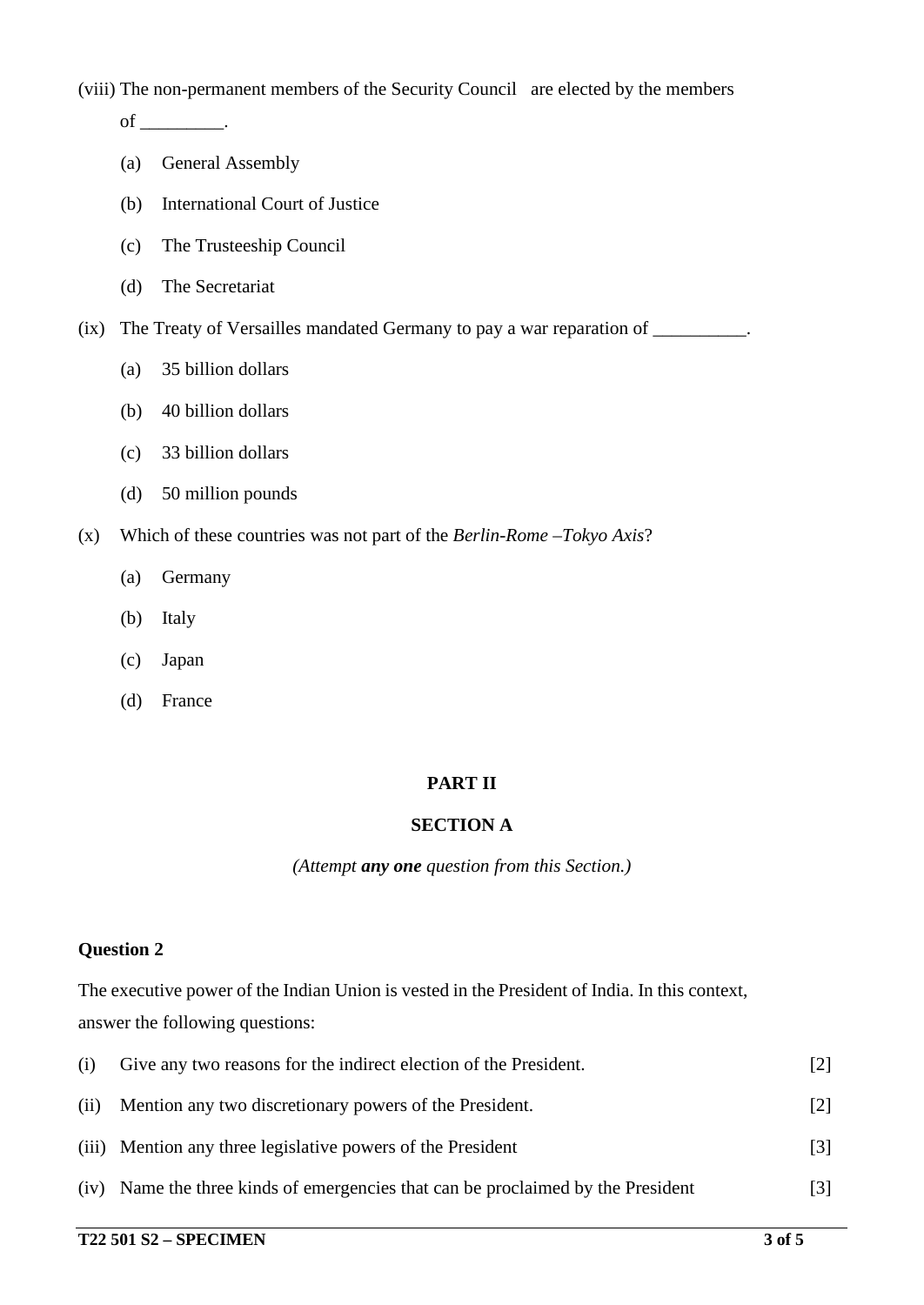## **Question 3**

The Supreme Court is the head of the entire system of judiciary. In this context, answer the following questions:

| (i)   | Mention any two qualifications required by a person to be the judge of the Supreme |                   |
|-------|------------------------------------------------------------------------------------|-------------------|
|       | Court.                                                                             | $\lceil 2 \rceil$ |
| (ii)  | Who appoints the judges of the Supreme Court? What is their term of office?        | $[2]$             |
| (iii) | Mention any three cases which come under the Original Jurisdiction of the Supreme  |                   |
|       | Court.                                                                             | [3]               |
| (iv)  | Why is the Supreme Court called the Court of Record?                               | [3]               |

#### **SECTION B**

*(Attempt any two questions from this Section.)*

## **Question 4**

With reference to the First World War, answer the following questions:

| (i)   | Name the two alliances formed in Europe during the First World War.             | $\lceil 2 \rceil$ |
|-------|---------------------------------------------------------------------------------|-------------------|
| (ii)  | Name the two countries which came under dictatorship after the First World War. |                   |
|       | Name the dictators.                                                             | $\lceil 2 \rceil$ |
| (iii) | Explain the Sarajevo Crisis.                                                    | $\lceil 3 \rceil$ |
| (iv)  | Mention any three ways in which the Treaty of Versailles benefited France.      | [3]               |

# **Question 5**

Look at the picture given and answer the questions that follow: